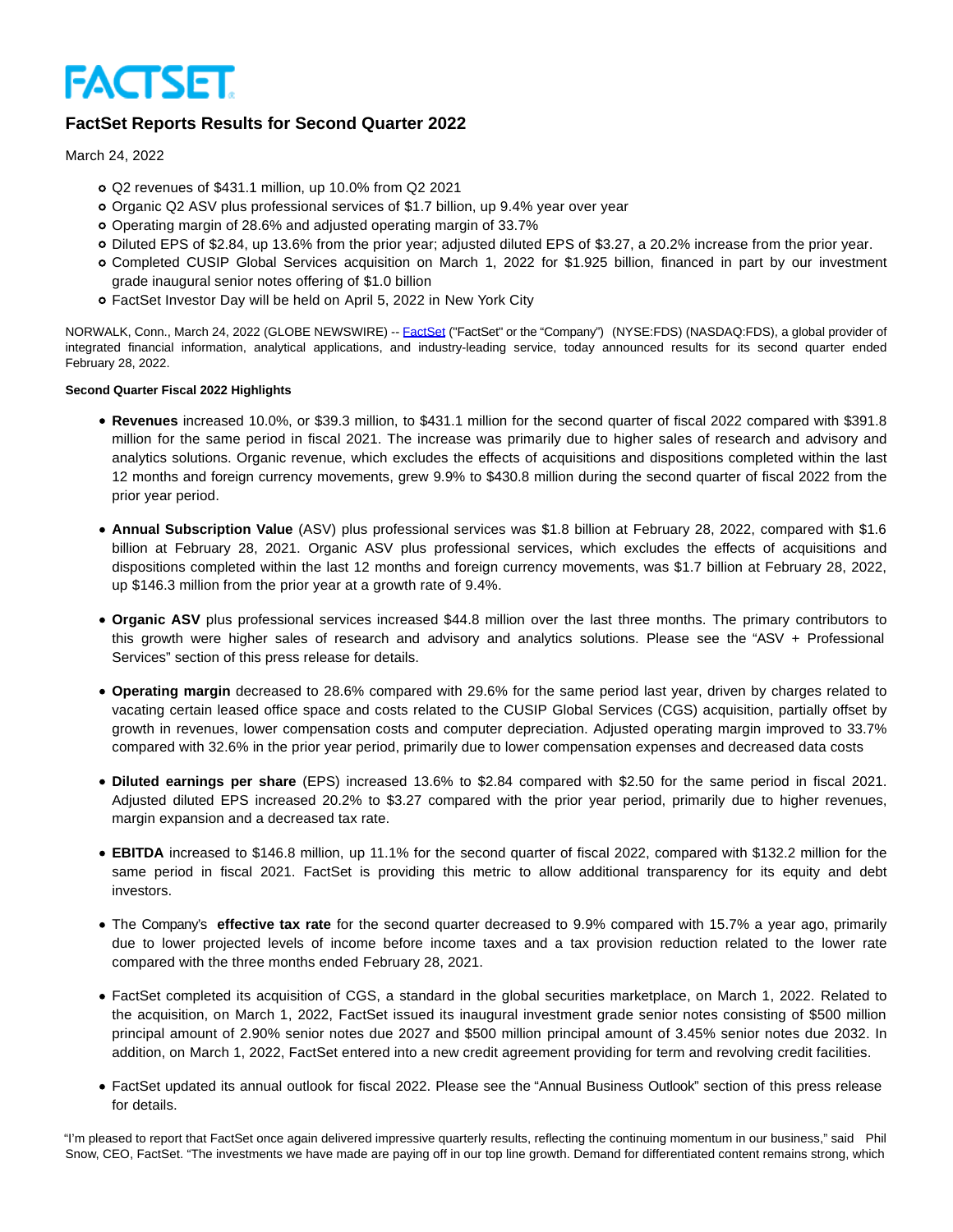we intend to build upon with our leading open content and analytics platform. In addition, we welcome the CGS business to FactSet, which will continue to advance our data management strategy."

#### **Key Financial Measures\***

| (Condensed and Unaudited)             | <b>Three Months Ended</b> |         |              |         |        |  |  |  |
|---------------------------------------|---------------------------|---------|--------------|---------|--------|--|--|--|
|                                       |                           |         | February 28, |         |        |  |  |  |
| (In thousands, except per share data) |                           | 2022    |              | 2021    | Change |  |  |  |
| Revenues                              | \$                        | 431,119 | \$           | 391,788 | 10.0%  |  |  |  |
| Organic revenues                      | C                         | 430,763 | \$           | 391,969 | 9.9%   |  |  |  |
| Operating income                      | S                         | 123,348 | \$           | 116,133 | 6.2%   |  |  |  |
| Adjusted operating income             | \$                        | 145,139 | \$           | 127.843 | 13.5%  |  |  |  |
| Operating margin                      |                           | 28.6%   |              | 29.6%   |        |  |  |  |
| Adjusted operating margin             |                           | 33.7%   |              | 32.6%   |        |  |  |  |
| Net income                            | \$                        | 109,938 | \$           | 96,643  | 13.8%  |  |  |  |
| Adjusted net income                   |                           | 126.675 | \$           | 105.080 | 20.6%  |  |  |  |
| <b>EBITDA</b>                         | S                         | 146,758 | \$           | 132,153 | 11.1%  |  |  |  |
| <b>Diluted EPS</b>                    |                           | 2.84    | \$           | 2.50    | 13.6%  |  |  |  |
| Adjusted diluted EPS                  |                           | 3.27    | \$           | 2.72    | 20.2%  |  |  |  |

\* See reconciliation of U.S. GAAP to adjusted key financial measures in the back of this press release.

"Again, our accelerating top-line growth and focus on cost and productivity initiatives delivered adjusted margin expansion," said Linda Huber, CFO, FactSet. "Also in the second quarter, we began to optimize our balance sheet with the launch of our inaugural investment grade senior notes offering."

#### **Annual Subscription Value (ASV) + Professional Services**

ASV at any given point in time represents the forward-looking revenues for the next twelve months from all subscription services currently supplied to clients. Professional services is revenue derived from project-based consulting and implementation.

ASV plus professional services was \$1,750 million at February 28, 2022 compared with \$1,598 million at February 28, 2021. Organic ASV plus professional services was \$1,744 million at February 28, 2022, up \$146.3 million from the prior year at a growth rate of 9.4%. Organic ASV, which excludes the effects of acquisitions and dispositions completed within the last 12 months and foreign currency movements, plus professional services, increased \$44.8 million over the last three months.

Buy-side and sell-side organic ASV growth rates for the second quarter of fiscal 2022 were 8.4% and 12.6%, respectively. Buy-side clients, who primarily include asset managers, asset owners, wealth managers, hedge funds, corporations, and channel partners, accounted for approximately 84% of organic ASV while the remainder came from sell-side firms that include broker-dealers, banking and advisory, private equity and venture capital firms. Supplementary tables covering organic buy-side and sell-side ASV growth rates may be found on the last page of this press release.

#### **Segment Revenues and ASV**

ASV from the Americas region was \$1,085.6 million compared with ASV in the prior year period of \$985.2 million. Organic ASV increased 9.6% to \$1,079.3 million. Americas revenues for the quarter increased to \$273.7 million compared with \$248.0 million in the second quarter last year. Excluding the effects of acquisitions and dispositions completed in the last 12 months, the Americas region organic revenues growth rate was 10.3%.

ASV from the EMEA region was \$459.9 million compared with ASV in the prior year period of \$427.6 million. Organic ASV increased 7.8% to \$459.6 million. EMEA revenues were \$114.6 million compared with \$105.5 million in the second quarter of fiscal 2021. Excluding the effects of acquisitions and dispositions completed in the last 12 months and foreign currency impacts, the EMEA region organic revenues growth rate was 9.5%.

ASV from the Asia Pacific region was \$180.5 million compared with ASV in the prior year period of \$159.8 million. Organic ASV increased 14.3% to \$180.9 million. Asia Pacific revenues were \$42.9 million compared with \$38.3 million in the second quarter of fiscal 2021. Excluding the effects of acquisitions and dispositions completed in the last 12 months and foreign currency impacts, the Asia Pacific region organic revenues growth rate was 13.7%.

Segment ASV does not include professional services, which totaled \$24.2 million at February 28, 2022.

## **Operational Highlights – Second Quarter Fiscal 2022**

- Client count as of February 28, 2022 was 7,172, a net increase of 413 clients in the past three months, primarily driven by an increase in corporate clients. The count includes clients with ASV of \$10,000 and more.
- User count increased by 9,180 to 171,341 in the past three months, primarily driven by an increase in research and advisory users.
- Annual ASV retention was greater than 95%. When expressed as a percentage of clients, annual retention was 92%.
- Expense highlights include recognition of \$9.7 million in impairment charges related to Factset's continued focus on rightsizing its real estate footprint to reflect its hybrid work environment. FactSet anticipates additional impairment charges over the remainder of fiscal year 2022 in relation to exiting office space in several locations and expects these charges in the third fiscal quarter to total approximately \$45 million. In addition, the Company incurred \$5 million in expenses related to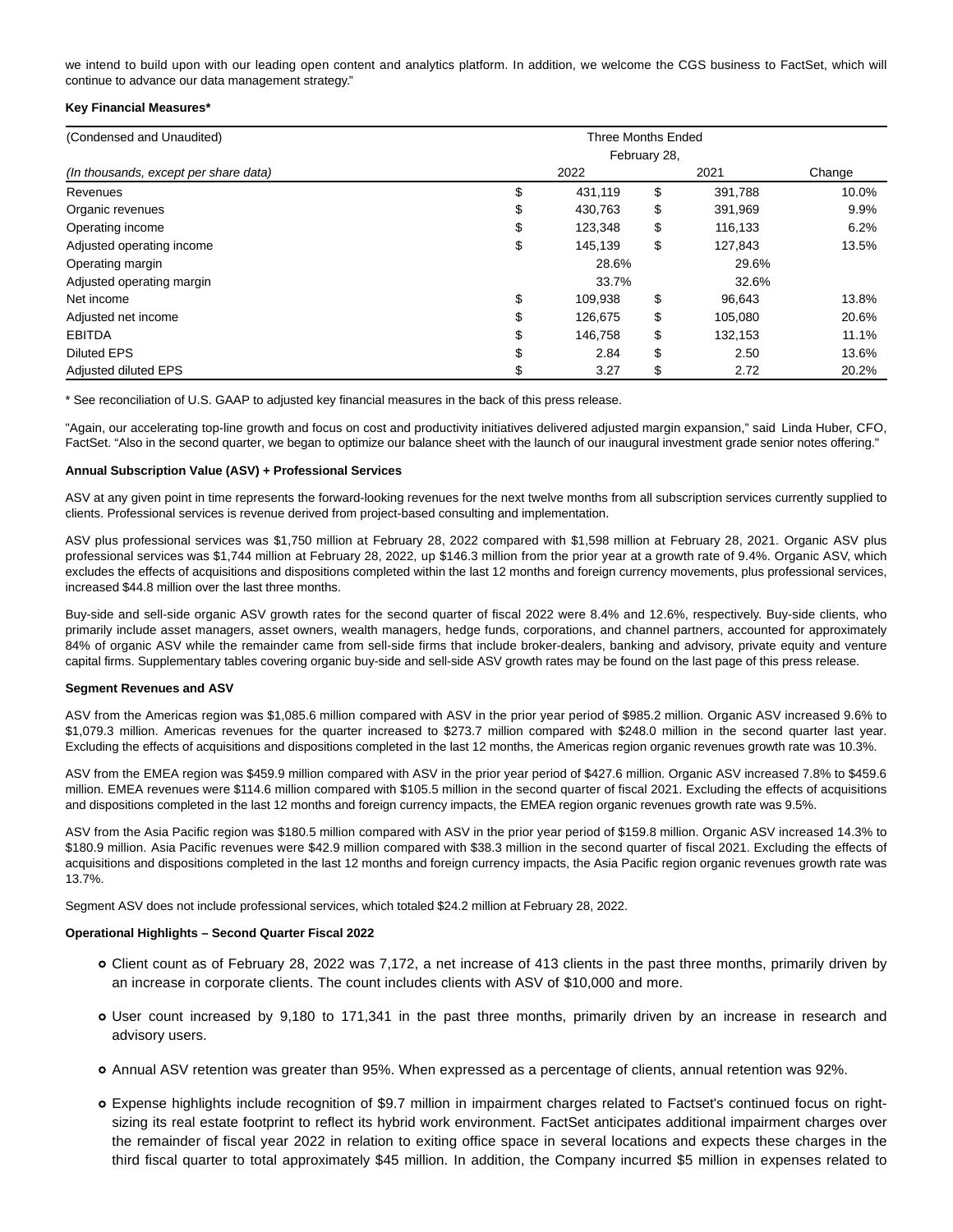the CGS acquisition in the second quarter and anticipates an additional \$14 million of acquisition expenses in the third quarter.

- Employee count was 10,784 as of February 28, 2022, up 1.2% over the last twelve months, primarily driven by increased hiring in the Company's content and technology organizations.
- Net cash provided by operating activities decreased to \$122.0 million compared with \$140.7 million for the second quarter of fiscal 2021, primarily due to higher estimated tax payments. Quarterly free cash flow decreased to \$110.1 million compared with \$130.2 million a year ago, a decrease of 15.5%, primarily due to higher estimated tax payments.
- A quarterly dividend of \$31.1 million, or \$0.82 per share, was paid on March 17, 2022 to holders of record of FactSet's common stock at the close of business on February 28, 2022.
- [FactSet completed the acquisition of CGS](https://investor.factset.com/news-releases/news-release-details/factset-completes-acquisition-cusip-global-services) for \$1.925 billion in cash on March 1, 2022. The acquisition is expected to significantly expand FactSet's critical role in the global capital markets. As part of FactSet, CGS will continue to carefully steward the CUSIP system in close partnership with the American Bankers Association. FactSet's financial results will include CGS, which will function as a part of FactSet's Content and Technology Solutions (CTS) business.
- [FactSet closed its offering of \\$500 million principal amount of 2.90% senior notes due 2027 and \\$500 million principal](https://investor.factset.com/news-releases/news-release-details/factset-completes-acquisition-cusip-global-services) amount of 3.45% senior notes due 2032 (both rated investment grade) and entered into new term and revolving credit facilities on March 1, 2022. The net proceeds of the senior notes offering, together with borrowings under the new credit facilities and cash on hand, were used to finance the consideration for the CGS acquisition, repay FactSet's prior revolving facility, and pay transaction fees and expenses related to the CGS acquisition, the notes offering and the new credit facilities.
- FactSet entered into a [multi-year partnership with BlackRock to integrate Portware's execution management system](https://investor.factset.com/news-releases/news-release-details/factset-and-blackrock-now-partnering-offer-portwares-ems) (EMS) capabilities with the Aladdin® platform, BlackRock's end-to-end investment management and operations platform. The joint offering will provide common clients with a seamless experience across multi-asset portfolio and risk management, and trading execution, including access to Portware's high-performance electronic trading and automation capabilities via API.
- FactSet will host an [Investor Day](https://investor.factset.com/news-releases/news-release-details/factset-announces-2022-investor-day) on Tuesday, April 5, 2022, from 8:00 a.m. to 1:00 p.m. EDT. The event will be dually hosted in New York City and via livestream. FactSet will provide an in-depth look into the Company's strategy, industry dynamics, growth initiatives across workflow solutions, and financial outlook. There will also be demonstrations of FactSet's broad suite of solutions across the investment lifecycle, as well as question and answer sessions.

## **Share Repurchase Program**

FactSet did not repurchase any of its common stock during the second quarter under the Company's existing share repurchase program and has suspended share repurchases under the program, except for potential minor repurchases to offset dilution from grants of stock options, until at least the second half of fiscal 2023 to prioritize the repayment of debt. As of February 28, 2022, \$181.3 million is available for share repurchases under the Company's existing share repurchase program.

## **Annual Business Outlook**

FactSet is updating its outlook for fiscal 2022. The following forward-looking statements reflect FactSet's expectations as of today's date. Given the risk factors, uncertainties, and assumptions discussed below, actual results may differ materially. FactSet does not intend to update its forward-looking statements prior to its next quarterly results announcement.

## **Fiscal 2022 Expectations**

- Organic ASV plus professional services is expected to increase in the range of \$130 million to \$150 million over fiscal 2021.
- Revenues is expected to be in the range of \$1,800 million to \$1,830 million.
- Operating margin is expected to be in the range of 25.5% to 26.5%.
- Adjusted operating margin is expected to be in the range of 33% to 34%.
- FactSet's annual effective tax rate is expected to be in the range of 12.5% to 13.5%.
- Diluted EPS is expected to be in the range of \$9.75 to \$10.15. Adjusted diluted EPS is expected to be in the range of \$12.75 to \$13.15.

Both Operating margin and Diluted EPS guidance do not include certain effects of any non-recurring benefits or charges that may arise in fiscal 2022. Please see the back of this press release for a reconciliation of GAAP to adjusted metrics.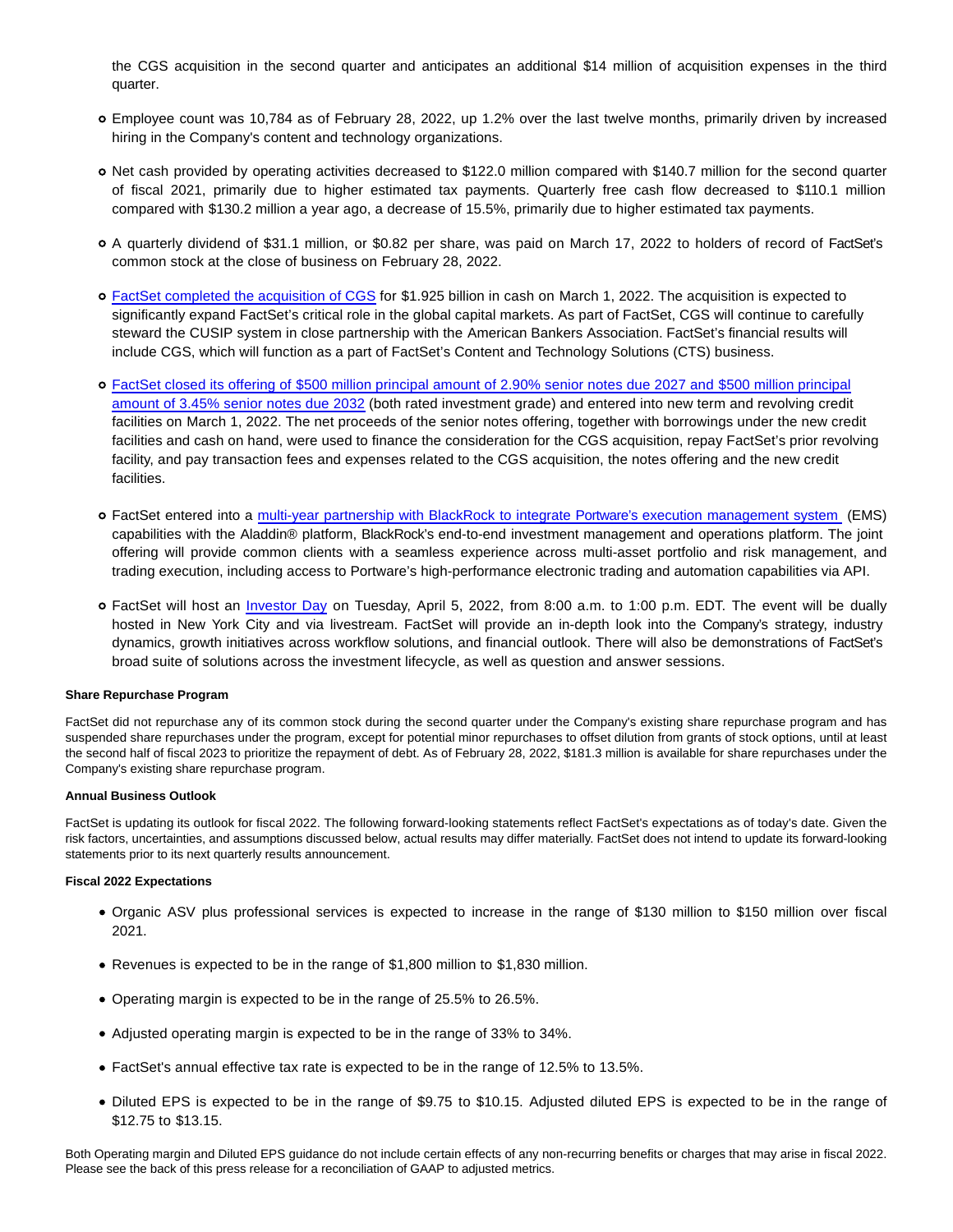## **Conference Call**

The Company will host a conference call today, March 24, 2022, at 11:00 a.m. Eastern Time to discuss its second quarter results. The call will be webcast live at FactSet Investor Relations. The following information is provided for those who would like to participate:

| U.S. Participants:          | 833.726.6487 |
|-----------------------------|--------------|
| International Participants: | 830.213.7677 |
| Passcode:                   | 2598814      |

An archived webcast with the accompanying slides will be available at the Company's investor relations website for one year after the conclusion of the live event. The earnings call transcript will be available via FactSet CallStreet. An audio replay of this conference will also be available until March 31, 2022, via the following telephone numbers: 855.859.2056 in the U.S. and 404.537.3406 internationally using passcode 2598814.

#### **Forward-looking Statements**

This news release contains forward-looking statements based on management's current expectations, estimates, forecasts and projections about industries in which FactSet operates and the beliefs and assumptions of management. All statements that address expectations, guidance, outlook or projections about the future, including statements about the Company's strategy for growth, product development, revenues, future financial results, anticipated growth, market position, subscriptions, expected expenditures, trends in FactSet's business and financial results, are forward-looking statements. Forward-looking statements may be identified by words like "expects," "believes, " "anticipates," "plans," "intends, " "estimates, " "projects," "should," "indicates," "continues," "may" and similar expressions. These statements are not guarantees of future performance and involve a number of risks, uncertainties and assumptions. Many factors, including those discussed more fully elsewhere in this release and in FactSet's filings with the Securities and Exchange Commission, particularly its latest annual report on Form 10-K and quarterly reports on Form 10-Q, as well as others, could cause results to differ materially from those stated. Forward-looking statements speak only as of the date they are made, and FactSet assumes no duty to and does not undertake to update forward-looking statements. Actual results could differ materially from those anticipated in forward-looking statements and future results could differ materially from historical performance.

#### **About Non-GAAP Financial Measures**

Financial measures in accordance with U.S. GAAP including revenues, operating income and margin, net income, diluted earnings per share and cash provided by operating activities have been adjusted.

FactSet uses these adjusted financial measures both in presenting its results to stockholders and the investment community and in its internal evaluation and management of the business. The Company believes that these adjusted financial measures and the information they provide are useful to investors because they permit investors to view the Company's performance using the same tools that management uses to gauge progress in achieving its goals. Investors may benefit from referring to these adjusted financial measures in assessing the Company's performance and when planning, forecasting and analyzing future periods and may also facilitate comparisons to its historical performance. The presentation of this financial information is not intended to be considered in isolation or as a substitute for the financial information prepared and presented in accordance with GAAP.

Adjusted revenues exclude the impact of the fair value of deferred revenues acquired in a business combination. Organic revenues further excludes the effects of acquisitions and dispositions completed in the last 12 months and foreign currency movements in all periods presented. Adjusted operating income and margin, adjusted net income, EBITDA, and adjusted diluted earnings per share exclude intangible asset amortization, the impact of the fair valuing of deferred revenues acquired in a business combination and non-recurring items. The Company believes that these adjusted financial measures better reflect the underlying economic performance of FactSet.

Cash flows provided by operating activities, has been reduced by capital expenditures to report non-GAAP free cash flow. FactSet uses this financial measure both in presenting its results to stockholders and the investment community and in the Company's internal evaluation and management of the business. Management believes that this financial measure is useful to investors because it permits investors to view the Company's performance using the same metric that management uses to gauge progress in achieving its goals and is an indication of cash flow that may be available to fund further investments in future growth initiatives.

#### About FactSet

[FactSet \(](https://www.globenewswire.com/Tracker?data=8mUPC_IB65bpOAIcuyAUkD9358dtGWw1F5hg6XQi32QvLy8vLcd5hjk2MSuuAe3DJhhrr2-wHE_5KOLo7EcwZg==)NYSE:FDS | NASDAQ:FDS) delivers superior content, analytics, and flexible technology to help more than 162,000 users see and seize opportunity sooner. We give investment professionals the edge to outperform with informed insights, workflow solutions across the portfolio lifecycle, and industry-leading support from dedicated specialists. We're proud to have been recognized with multiple awards for our analytical and data-driven solutions and repeatedly scored 100 by the [Human Rights Campaign® Corporate Equality Index f](https://www.globenewswire.com/Tracker?data=2Wa_0I7FxBlVP8HiuaUwwMuNLZuhxuQsoODmr8MLstiB5MRPf6kRhHIqu7cvJ7f1SiOsK8SgWVoVYBbL5LgJPHkQmF1ACGzSAMCETnIBVg-pn7-oKNK-2UNp4rt4wMqCpitWQuZMtRv21WPcnv7IbFZC8NnjHPcdN0k7Vz37CpU=)or our LGBTQ+ inclusive policies and practices. Subscribe to our thought leadership blog to get fresh insight delivered daily at *insight.factset.com*. Learn more at [www.factset.com a](https://www.globenewswire.com/Tracker?data=YWaKEdnT95Rbrbyaj8DrlOl-PlxqiA5OdVfyHsCKU3rutqUjf1YAMqdiMZEc2CCZasZVX7vRkg1C3m_9cPHbuQ==)nd follow us on Twitter: [www.twitter.com/factset.](https://www.globenewswire.com/Tracker?data=juJbjFq_-rBoiiP7QwCReEZd_OI6uo1NUT0ua-cuIvIqjF12SY4oChuCY9r0VtRd2wYRiLhxj6Z5J2-VwrfBF9EkSEqfSWMpxo16Zp8umls=)

#### **FactSet**

Investor Relations Contact: Kendra Brown +1.203.810.2684 [kbrown@factset.com](https://www.globenewswire.com/Tracker?data=sElQTD1tyzkXIP0YmE3h_ETPs0pq80F4BY34ypkhZocV7qTFeq7GwB2MBNAyRaXaf2d_ef8A7Umjlc99hkh96XY9dwLL_mDLI8vv0a0tlA8=)

Media Contact Bénédicte Godet +33 (0)6 01 02 57 82 [benedicte.godet@factset.com](https://www.globenewswire.com/Tracker?data=4Otl61QJxVPa17P8vh3oYgJbeqmNiBRiFeWdrFOHfk4rx0BjckpiJpOJi0-gOz8DZHUPOI9aMkiRE-uYu8DrhObvAJqVn0vM_CFHOiSSw5lqWH5xtdfpjr2BVuiZu2Et)

**Consolidated Statements of Income (Unaudited)**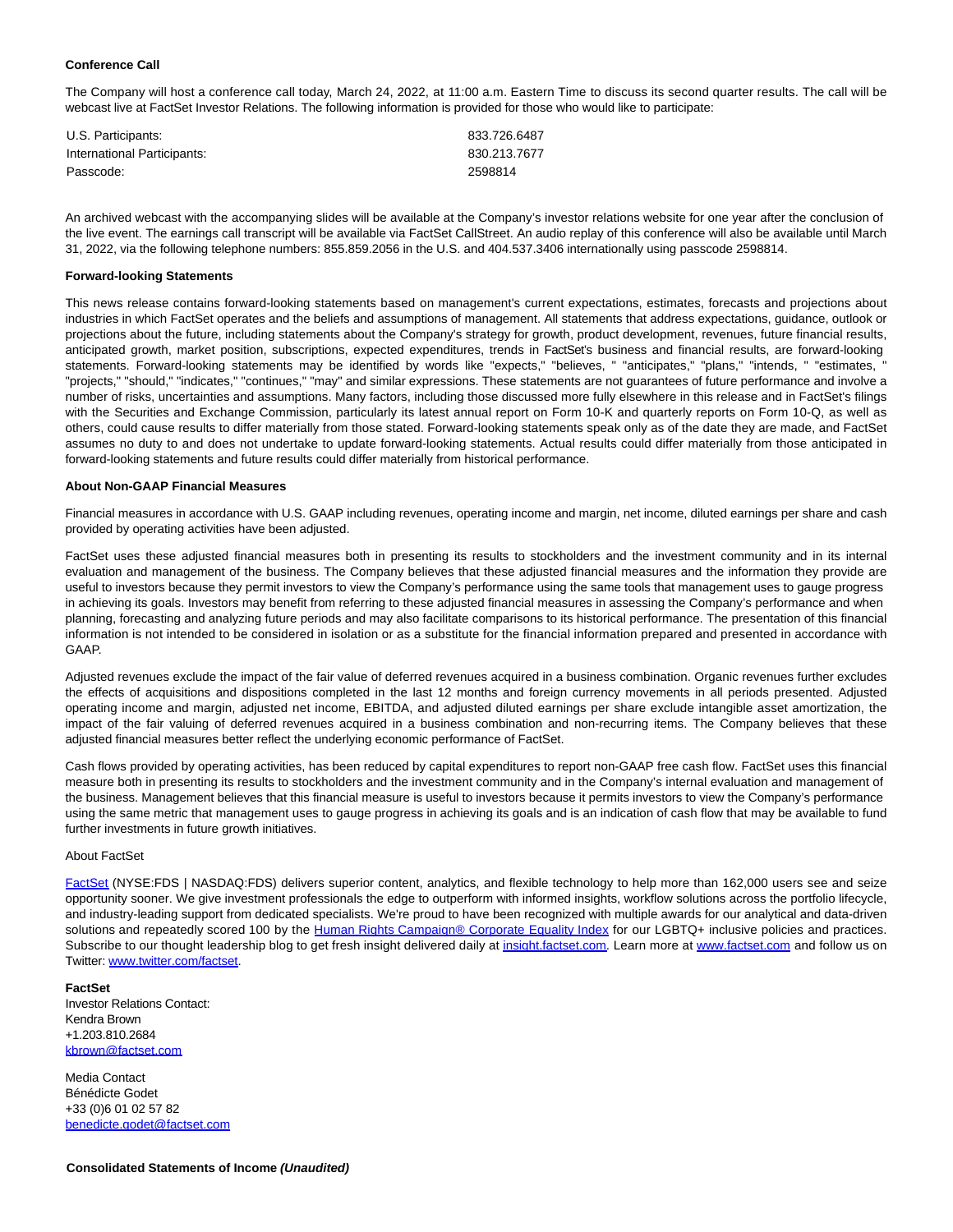|                                        | Three Months Ended |    |          |              | Six Months Ended |      |         |  |
|----------------------------------------|--------------------|----|----------|--------------|------------------|------|---------|--|
|                                        | February 28,       |    |          | February 28, |                  |      |         |  |
| (In thousands, except per share data)  | 2022               |    | 2021     |              | 2022             | 2021 |         |  |
| Revenues                               | \$<br>431,119      | \$ | 391,788  | \$           | 855,844          | \$   | 779,993 |  |
| Operating expenses                     |                    |    |          |              |                  |      |         |  |
| Cost of services                       | 199,395            |    | 195,523  |              | 406,544          |      | 383,611 |  |
| Selling, general and administrative    | 108,376            |    | 80,132   |              | 203,291          |      | 159,219 |  |
| Total operating expenses               | 307,771            |    | 275,655  |              | 609,835          |      | 542,830 |  |
| Operating income                       | 123,348            |    | 116,133  |              | 246,009          |      | 237,163 |  |
| Other income (expense)                 |                    |    |          |              |                  |      |         |  |
| Interest expense, net                  | (1,673)            |    | (1, 814) |              | (3, 167)         |      | (2,843) |  |
| Other income, net                      | 281                |    | 347      |              | (956)            |      | 578     |  |
| Income before income taxes             | 121,956            |    | 114,666  |              | 241,886          |      | 234,898 |  |
| Provision for income taxes             | 12,018             |    | 18,023   |              | 24,301           |      | 37,049  |  |
| Net income                             | 109,938            | \$ | 96,643   | \$           | 217,585          | \$   | 197,849 |  |
| Diluted earnings per common share      | \$<br>2.84         | \$ | 2.50     | \$           | 5.63             | \$   | 5.12    |  |
| Diluted weighted average common shares | 38,761             |    | 38,620   |              | 38,628           |      | 38,658  |  |

## **Consolidated Balance Sheets (Unaudited)**

| \$<br>773,012 \$<br>681,865<br>Cash and cash equivalents<br>34,984<br>35,984<br>Investments<br>Accounts receivable, net of reserves of \$4,263 at February 28, 2022 and \$6,431 at August 31, 2021<br>188,308<br>151,187<br>Prepaid taxes<br>36,569<br>13,917<br>57,786<br>50,625<br>Prepaid expenses and other current assets<br>1,090,659<br><b>Total current assets</b><br>933,578<br>114,789<br>131,377<br>Property, equipment and leasehold improvements, net<br>Goodwill<br>786,172<br>754,205<br>135,042<br>Intangible assets, net<br>134,986<br>Deferred taxes<br>2,169<br>2,250<br>206,237<br>239,064<br>Lease right-of-use assets, net<br>39,089<br>29,480<br>Other assets<br>2,224,940<br>2,374,157 \$<br>\$<br><b>TOTAL ASSETS</b><br>\$<br>90,262 \$<br>85,777<br>Accounts payable and accrued expenses<br>31,010<br><b>Current lease liabilities</b><br>31,576<br>68,749<br>Accrued compensation<br>104,403<br>72,152<br>63,104<br>Deferred revenues<br>31,065<br>30,845<br>Dividends payable<br><b>Total current liabilities</b><br>293,238<br>315,705<br>Long-term debt<br>574,625<br>574,535<br>Deferred taxes<br>15,018<br>14,752<br>7,233<br>Deferred revenues, non-current<br>8,394<br>31,002<br>Taxes payable<br>30,279<br>233,275<br>259,980<br>Long-term lease liabilities<br>3,785<br>Other liabilities<br>4,942<br>\$<br>1,158,176 \$<br>1,208,587<br><b>TOTAL LIABILITIES</b> | (In thousands)     | February 28, 2022 August 31, 2021 |  |  |  |
|---------------------------------------------------------------------------------------------------------------------------------------------------------------------------------------------------------------------------------------------------------------------------------------------------------------------------------------------------------------------------------------------------------------------------------------------------------------------------------------------------------------------------------------------------------------------------------------------------------------------------------------------------------------------------------------------------------------------------------------------------------------------------------------------------------------------------------------------------------------------------------------------------------------------------------------------------------------------------------------------------------------------------------------------------------------------------------------------------------------------------------------------------------------------------------------------------------------------------------------------------------------------------------------------------------------------------------------------------------------------------------------------------------|--------------------|-----------------------------------|--|--|--|
|                                                                                                                                                                                                                                                                                                                                                                                                                                                                                                                                                                                                                                                                                                                                                                                                                                                                                                                                                                                                                                                                                                                                                                                                                                                                                                                                                                                                         | <b>ASSETS</b>      |                                   |  |  |  |
|                                                                                                                                                                                                                                                                                                                                                                                                                                                                                                                                                                                                                                                                                                                                                                                                                                                                                                                                                                                                                                                                                                                                                                                                                                                                                                                                                                                                         |                    |                                   |  |  |  |
|                                                                                                                                                                                                                                                                                                                                                                                                                                                                                                                                                                                                                                                                                                                                                                                                                                                                                                                                                                                                                                                                                                                                                                                                                                                                                                                                                                                                         |                    |                                   |  |  |  |
|                                                                                                                                                                                                                                                                                                                                                                                                                                                                                                                                                                                                                                                                                                                                                                                                                                                                                                                                                                                                                                                                                                                                                                                                                                                                                                                                                                                                         |                    |                                   |  |  |  |
|                                                                                                                                                                                                                                                                                                                                                                                                                                                                                                                                                                                                                                                                                                                                                                                                                                                                                                                                                                                                                                                                                                                                                                                                                                                                                                                                                                                                         |                    |                                   |  |  |  |
|                                                                                                                                                                                                                                                                                                                                                                                                                                                                                                                                                                                                                                                                                                                                                                                                                                                                                                                                                                                                                                                                                                                                                                                                                                                                                                                                                                                                         |                    |                                   |  |  |  |
|                                                                                                                                                                                                                                                                                                                                                                                                                                                                                                                                                                                                                                                                                                                                                                                                                                                                                                                                                                                                                                                                                                                                                                                                                                                                                                                                                                                                         |                    |                                   |  |  |  |
|                                                                                                                                                                                                                                                                                                                                                                                                                                                                                                                                                                                                                                                                                                                                                                                                                                                                                                                                                                                                                                                                                                                                                                                                                                                                                                                                                                                                         |                    |                                   |  |  |  |
|                                                                                                                                                                                                                                                                                                                                                                                                                                                                                                                                                                                                                                                                                                                                                                                                                                                                                                                                                                                                                                                                                                                                                                                                                                                                                                                                                                                                         |                    |                                   |  |  |  |
|                                                                                                                                                                                                                                                                                                                                                                                                                                                                                                                                                                                                                                                                                                                                                                                                                                                                                                                                                                                                                                                                                                                                                                                                                                                                                                                                                                                                         |                    |                                   |  |  |  |
|                                                                                                                                                                                                                                                                                                                                                                                                                                                                                                                                                                                                                                                                                                                                                                                                                                                                                                                                                                                                                                                                                                                                                                                                                                                                                                                                                                                                         |                    |                                   |  |  |  |
|                                                                                                                                                                                                                                                                                                                                                                                                                                                                                                                                                                                                                                                                                                                                                                                                                                                                                                                                                                                                                                                                                                                                                                                                                                                                                                                                                                                                         |                    |                                   |  |  |  |
|                                                                                                                                                                                                                                                                                                                                                                                                                                                                                                                                                                                                                                                                                                                                                                                                                                                                                                                                                                                                                                                                                                                                                                                                                                                                                                                                                                                                         |                    |                                   |  |  |  |
|                                                                                                                                                                                                                                                                                                                                                                                                                                                                                                                                                                                                                                                                                                                                                                                                                                                                                                                                                                                                                                                                                                                                                                                                                                                                                                                                                                                                         |                    |                                   |  |  |  |
|                                                                                                                                                                                                                                                                                                                                                                                                                                                                                                                                                                                                                                                                                                                                                                                                                                                                                                                                                                                                                                                                                                                                                                                                                                                                                                                                                                                                         | <b>LIABILITIES</b> |                                   |  |  |  |
|                                                                                                                                                                                                                                                                                                                                                                                                                                                                                                                                                                                                                                                                                                                                                                                                                                                                                                                                                                                                                                                                                                                                                                                                                                                                                                                                                                                                         |                    |                                   |  |  |  |
|                                                                                                                                                                                                                                                                                                                                                                                                                                                                                                                                                                                                                                                                                                                                                                                                                                                                                                                                                                                                                                                                                                                                                                                                                                                                                                                                                                                                         |                    |                                   |  |  |  |
|                                                                                                                                                                                                                                                                                                                                                                                                                                                                                                                                                                                                                                                                                                                                                                                                                                                                                                                                                                                                                                                                                                                                                                                                                                                                                                                                                                                                         |                    |                                   |  |  |  |
|                                                                                                                                                                                                                                                                                                                                                                                                                                                                                                                                                                                                                                                                                                                                                                                                                                                                                                                                                                                                                                                                                                                                                                                                                                                                                                                                                                                                         |                    |                                   |  |  |  |
|                                                                                                                                                                                                                                                                                                                                                                                                                                                                                                                                                                                                                                                                                                                                                                                                                                                                                                                                                                                                                                                                                                                                                                                                                                                                                                                                                                                                         |                    |                                   |  |  |  |
|                                                                                                                                                                                                                                                                                                                                                                                                                                                                                                                                                                                                                                                                                                                                                                                                                                                                                                                                                                                                                                                                                                                                                                                                                                                                                                                                                                                                         |                    |                                   |  |  |  |
|                                                                                                                                                                                                                                                                                                                                                                                                                                                                                                                                                                                                                                                                                                                                                                                                                                                                                                                                                                                                                                                                                                                                                                                                                                                                                                                                                                                                         |                    |                                   |  |  |  |
|                                                                                                                                                                                                                                                                                                                                                                                                                                                                                                                                                                                                                                                                                                                                                                                                                                                                                                                                                                                                                                                                                                                                                                                                                                                                                                                                                                                                         |                    |                                   |  |  |  |
|                                                                                                                                                                                                                                                                                                                                                                                                                                                                                                                                                                                                                                                                                                                                                                                                                                                                                                                                                                                                                                                                                                                                                                                                                                                                                                                                                                                                         |                    |                                   |  |  |  |
|                                                                                                                                                                                                                                                                                                                                                                                                                                                                                                                                                                                                                                                                                                                                                                                                                                                                                                                                                                                                                                                                                                                                                                                                                                                                                                                                                                                                         |                    |                                   |  |  |  |
|                                                                                                                                                                                                                                                                                                                                                                                                                                                                                                                                                                                                                                                                                                                                                                                                                                                                                                                                                                                                                                                                                                                                                                                                                                                                                                                                                                                                         |                    |                                   |  |  |  |
|                                                                                                                                                                                                                                                                                                                                                                                                                                                                                                                                                                                                                                                                                                                                                                                                                                                                                                                                                                                                                                                                                                                                                                                                                                                                                                                                                                                                         |                    |                                   |  |  |  |
|                                                                                                                                                                                                                                                                                                                                                                                                                                                                                                                                                                                                                                                                                                                                                                                                                                                                                                                                                                                                                                                                                                                                                                                                                                                                                                                                                                                                         |                    |                                   |  |  |  |

## **STOCKHOLDERS' EQUITY**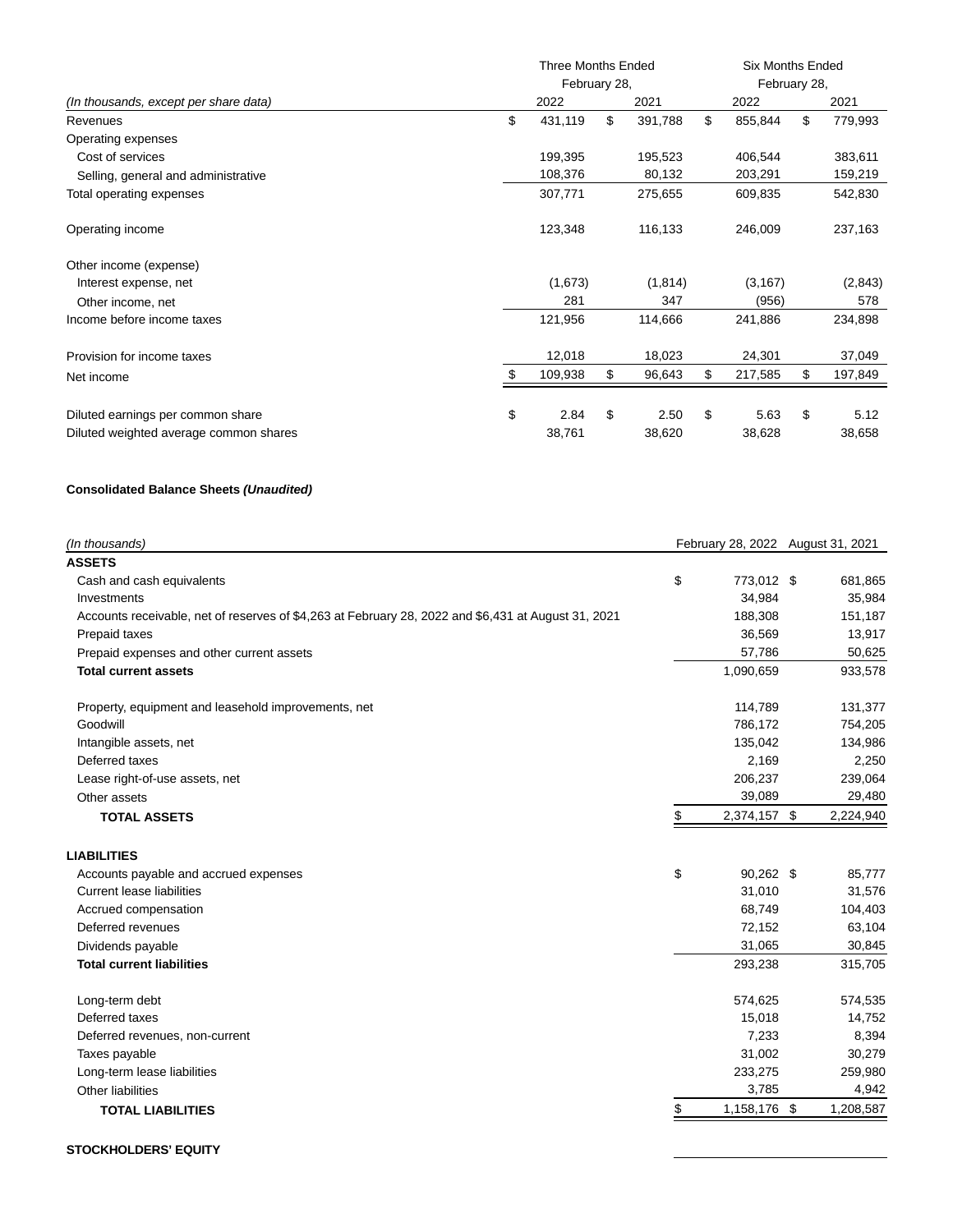| <b>TOTAL STOCKHOLDERS' EQUITY</b>                 | 1.215.981 \$ | 1,016,353 |
|---------------------------------------------------|--------------|-----------|
| <b>TOTAL LIABILITIES AND STOCKHOLDERS' EQUITY</b> | 2,374,157 \$ | 2,224,940 |

#### **Consolidated Statements of Cash Flows (Unaudited)**

|                                                                                    | <b>Six Months Ended</b> |              |            |  |  |  |
|------------------------------------------------------------------------------------|-------------------------|--------------|------------|--|--|--|
|                                                                                    |                         | February 28, |            |  |  |  |
| (In thousands)                                                                     |                         | 2022         | 2021       |  |  |  |
| <b>CASH FLOWS FROM OPERATING ACTIVITIES</b>                                        |                         |              |            |  |  |  |
| Net income                                                                         | \$                      | 217,585 \$   | 197,849    |  |  |  |
| Adjustments to reconcile net income to net cash provided by operating activities   |                         |              |            |  |  |  |
| Depreciation and amortization                                                      |                         | 32,827       | 30,962     |  |  |  |
| Amortization of lease right-of-use assets                                          |                         | 22,172       | 21,517     |  |  |  |
| Stock-based compensation expense                                                   |                         | 25,937       | 22,327     |  |  |  |
| Deferred income taxes                                                              |                         | (3,264)      | (2,802)    |  |  |  |
| Impairment charge                                                                  |                         | 13,987       |            |  |  |  |
| Accounts receivable, net of reserves                                               |                         | (37,704)     | (15, 421)  |  |  |  |
| Accounts payable and accrued expenses                                              |                         | 10,183       | (724)      |  |  |  |
| Accrued compensation                                                               |                         | (34,680)     | (20, 879)  |  |  |  |
| Deferred fees                                                                      |                         | 6,201        | 12,445     |  |  |  |
| Taxes payable, net of prepaid taxes                                                |                         | (21, 824)    | 16,688     |  |  |  |
| Lease liabilities, net                                                             |                         | (23, 863)    | (20, 549)  |  |  |  |
| Other, net                                                                         |                         | (12,605)     | (11, 477)  |  |  |  |
| Net cash provided by operating activities                                          |                         | 194,952      | 229,936    |  |  |  |
| <b>CASH FLOWS FROM INVESTING ACTIVITIES</b>                                        |                         |              |            |  |  |  |
| Purchases of property, equipment, leasehold improvements and internal-use software |                         | (20, 546)    | (28, 758)  |  |  |  |
| Acquisition of businesses, net of cash and cash equivalents acquired               |                         | (50,018)     | (41, 916)  |  |  |  |
| Purchases of investments                                                           |                         | (250)        | (1,250)    |  |  |  |
| Proceeds from maturity or sale of investments                                      |                         |              | 2,176      |  |  |  |
| Net cash used in investing activities                                              |                         | (70, 814)    | (69, 748)  |  |  |  |
| <b>CASH FLOWS FROM FINANCING ACTIVITIES</b>                                        |                         |              |            |  |  |  |
| Repurchases of common stock                                                        |                         | (18, 639)    | (114, 640) |  |  |  |
| Dividend payments                                                                  |                         | (61, 448)    | (58, 186)  |  |  |  |
| Proceeds from employee stock plans                                                 |                         | 56,928       | 28,526     |  |  |  |
| Other financing activities                                                         |                         | (3,258)      | (2,359)    |  |  |  |
| Net cash used by financing activities                                              |                         | (26, 417)    | (146, 659) |  |  |  |
| Effect of exchange rate changes on cash and cash equivalents                       |                         | (6, 574)     | 3,550      |  |  |  |
| Net increase in cash and cash equivalents                                          |                         | 91,147       | 17,079     |  |  |  |
| Cash and cash equivalents at beginning of period                                   |                         | 681,865      | 585,605    |  |  |  |
| Cash and cash equivalents at end of period                                         | \$                      | 773,012 \$   | 602,684    |  |  |  |

Reconciliation of U.S. GAAP Results to Adjusted Financial Measures

Financial measures in accordance with U.S. GAAP, including revenues, operating income and margin, net income, diluted EPS and cash provided by operating activities, have been adjusted below. FactSet uses these adjusted financial measures both in presenting its results to stockholders and the investment community and in its internal evaluation and management of the business. The Company believes that these adjusted financial measures and the information they provide are useful to investors because they permit investors to view the Company's performance using the same tools that management uses to gauge progress in achieving its goals. Adjusted measures may also facilitate comparisons to FactSet's historical performance.

## **Revenues**

The table below provides a reconciliation of revenues to adjusted revenues and organic revenues.

| (Unaudited)                                | Three Months Ended<br>February 28, |            |         |        |  |  |  |
|--------------------------------------------|------------------------------------|------------|---------|--------|--|--|--|
| (In thousands)                             |                                    | 2022       | 2021    | Change |  |  |  |
| Revenues                                   |                                    | 431.119 \$ | 391,788 | 10.0%  |  |  |  |
| Deferred revenues fair value adjustment(a) |                                    | (62)       | 181     |        |  |  |  |
| Adjusted revenues                          |                                    | 431,057    | 391,969 | 10.0%  |  |  |  |
| Acquired revenues(b)                       |                                    | (1,883)    |         |        |  |  |  |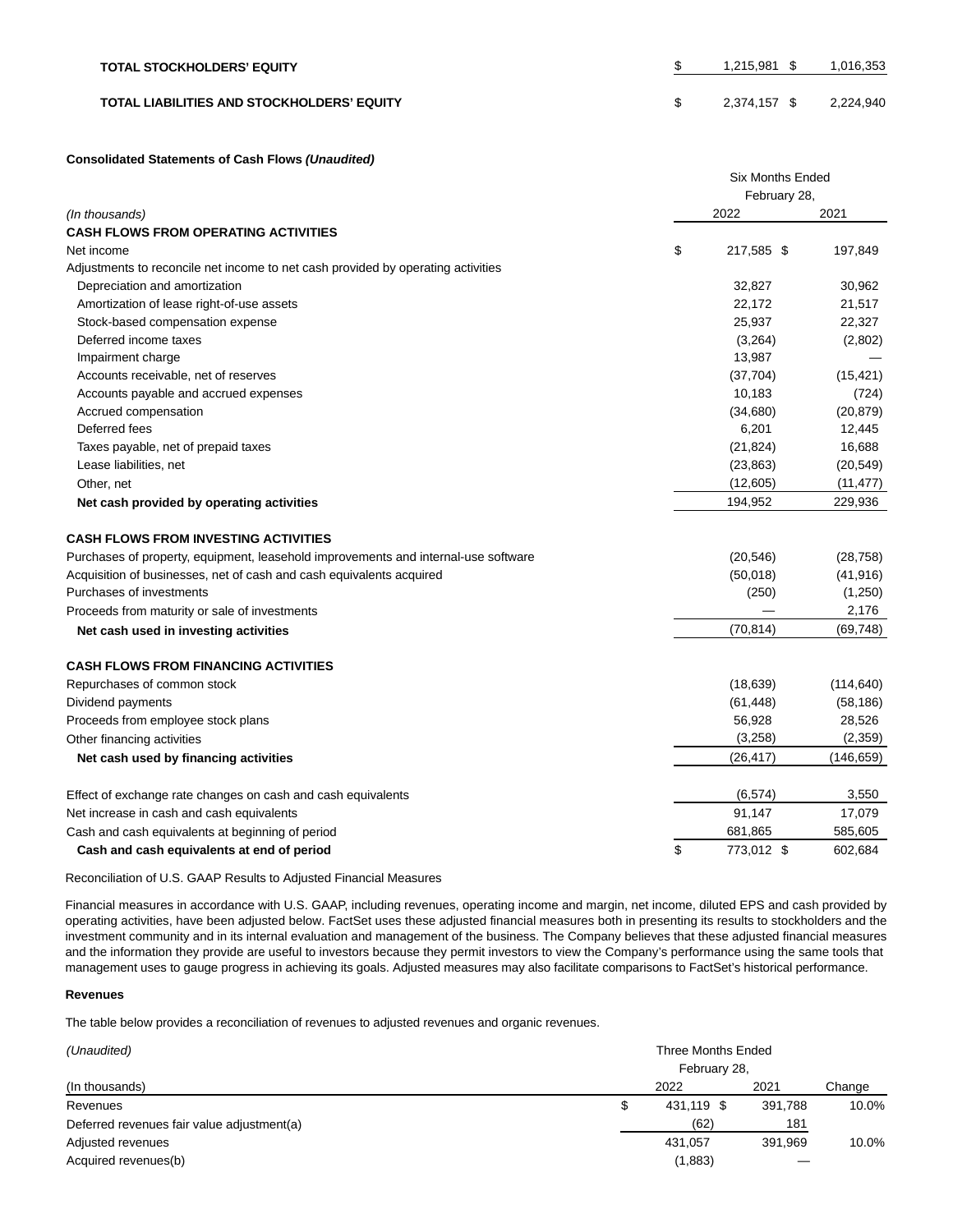| Currency impact (c) | .589              | $\overline{\phantom{a}}$ |      |
|---------------------|-------------------|--------------------------|------|
| Organic revenues    | 430.763 \$391.969 |                          | 9.9% |

(a) The amortization effect of purchase accounting adjustment on the fair value of acquired deferred revenue.

(b) Revenues from acquisitions completed within the last 12 months.

(c) The impact from foreign currency movements over the past 12 months.

## **Operating Income, Operating Margin, Net Income, and Diluted EPS**

The table below provides a reconciliation of operating income, operating margin, net income and diluted EPS to adjusted operating income, adjusted operating margin, adjusted net income, EBITDA and adjusted diluted EPS.

| (Unaudited)                                    | <b>Three Months Ended</b> |              |    |          |        |
|------------------------------------------------|---------------------------|--------------|----|----------|--------|
|                                                |                           | February 28, |    |          |        |
| (In thousands, except per share data)          |                           | 2022         |    | 2021     | Change |
| Operating income                               | \$                        | 123,348      | \$ | 116,133  | 6.2%   |
| Deferred revenues fair value adjustment        |                           | (62)         |    | 181      |        |
| Intangible asset amortization                  |                           | 6,291        |    | 5,914    |        |
| Real estate charges                            |                           | 9,734        |    |          |        |
| Business acquisition costs                     |                           | 5,048        |    |          |        |
| Transformation costs (a)                       |                           | 580          |    | 4,654    |        |
| Restructuring / severance                      |                           | 200          |    | 961      |        |
| Adjusted operating income                      | \$                        | 145,139      | \$ | 127,843  | 13.5%  |
| Operating margin                               |                           | 28.6%        |    | 29.6%    |        |
| Adjusted operating margin (b)                  |                           | 33.7%        |    | 32.6%    |        |
| Net income                                     | \$                        | 109,938      | \$ | 96,643   | 13.8%  |
| Deferred revenues fair value adjustment        |                           | (55)         |    | 148      |        |
| Intangible asset amortization                  |                           | 5,543        |    | 4,843    |        |
| Real estate charges                            |                           | 8,578        |    |          |        |
| Business acquisition costs                     |                           | 4,448        |    |          |        |
| Transformation costs (a)                       |                           | 512          |    | 3,813    |        |
| Restructuring / severance                      |                           | 177          |    | 787      |        |
| Income tax items                               |                           | (2, 466)     |    | (1, 154) |        |
| Adjusted net income (c)                        | \$                        | 126,675      | \$ | 105,080  | 20.6%  |
| Net income                                     | \$                        | 109,938      | \$ | 96,643   |        |
| Interest expense, net                          |                           | 1,673        |    | 1,815    |        |
| Income taxes                                   |                           | 12,018       |    | 18,023   |        |
| Depreciation and amortization expense          |                           | 13,395       |    | 15,672   |        |
| Non-recurring non-cash expenses (d)            |                           | 9,734        |    |          |        |
| <b>EBITDA</b>                                  | \$                        | 146,758      | \$ | 132,153  | 11.1%  |
| Diluted earnings per common share              | \$                        | 2.84         | \$ | 2.50     | 13.6%  |
| Deferred revenues fair value adjustment        |                           | 0.00         |    | 0.00     |        |
| Intangible asset amortization                  |                           | 0.14         |    | 0.13     |        |
| Real estate charges                            |                           | 0.22         |    |          |        |
| Business acquisition costs                     |                           | 0.11         |    | 0.00     |        |
| Transformation costs (a)                       |                           | 0.01         |    | 0.10     |        |
| Restructuring / severance                      |                           | 0.01         |    | 0.02     |        |
| Income tax items                               |                           | (0.06)       |    | (0.03)   |        |
| Adjusted diluted earnings per common share (c) | \$                        | 3.27         | \$ | 2.72     | 20.2%  |
| Weighted average common shares (Diluted)       |                           | 38,761       |    | 38,620   |        |

(a) Costs primarily related to professional fees associated with the ongoing multi-year investment plan.

(b) Adjusted operating margin is calculated as adjusted operating income divided by adjusted revenues as shown in the revenues table above.

(c) For purposes of calculating adjusted net income and adjusted diluted earnings per share, intangible asset amortization, deferred revenues fair value adjustments and other items were taxed at the quarterly effective tax rates of 11.9% for fiscal 2022 and 16.9% for fiscal 2021.

(d) Costs related to impairment charges of our lease right-of-use assets and Property, equipment and leasehold improvements associated with vacating certain leased office space.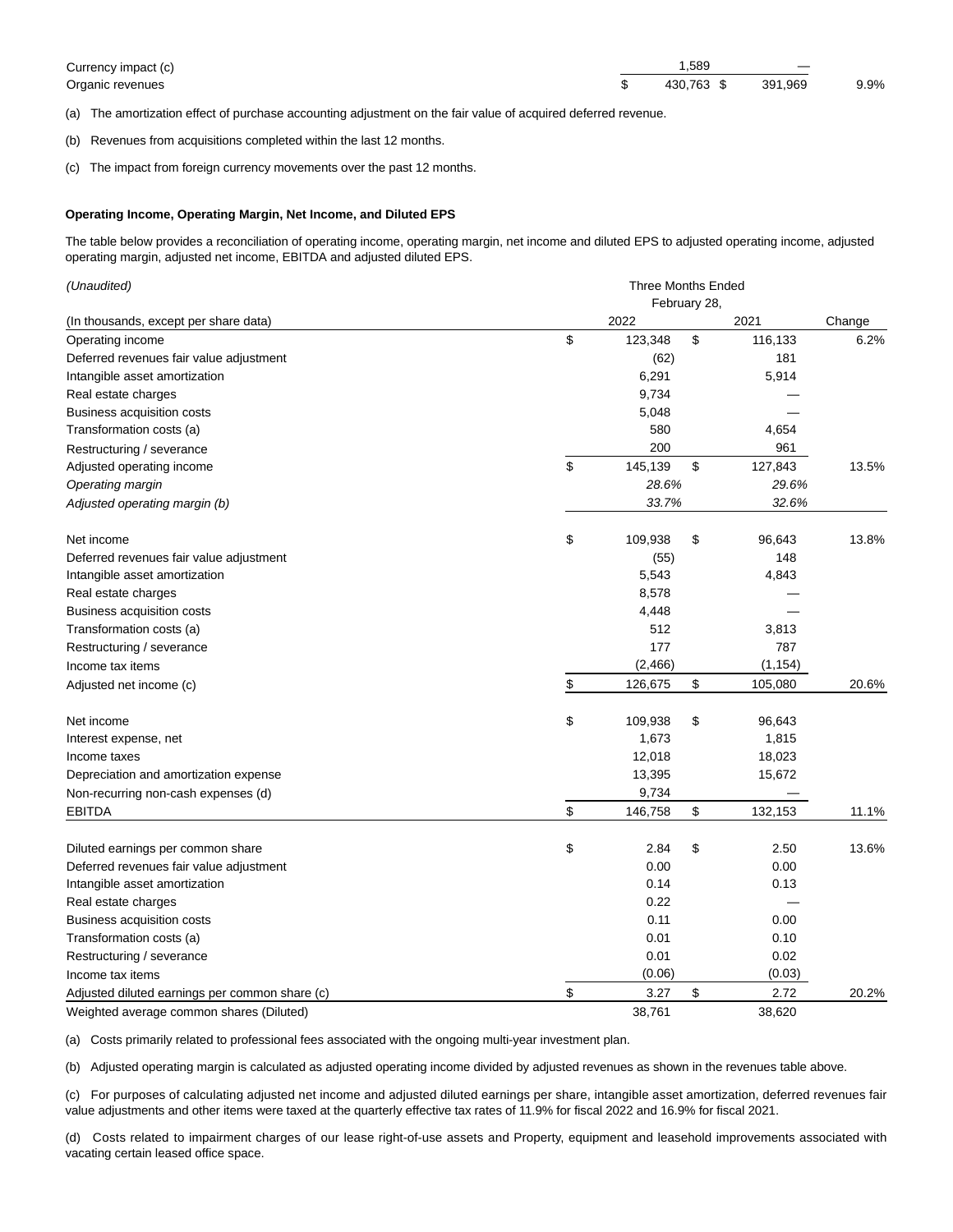## **Business Outlook Operating Margin, Net Income and Diluted EPS**

| (Unaudited)                                |                                    |       |             |
|--------------------------------------------|------------------------------------|-------|-------------|
|                                            | Annual Fiscal 2022 Guidance        |       |             |
| (In millions, except per share data)       | Low end of range High end of range |       |             |
| Revenues                                   | 1,800<br>\$                        |       | \$<br>1,830 |
| Operating income                           | \$                                 | 459   | \$<br>485   |
| Operating margin                           |                                    | 25.5% | 26.5%       |
| Intangible asset amortization (a)          |                                    | 26    | 26          |
| Real estate charges                        |                                    | 55    | 55          |
| Business acquisition costs                 |                                    | 40    | 42          |
| Restructuring / severance                  |                                    | 9     | 9           |
| Transformation costs (b)                   |                                    | 5     | 5           |
| Adjusted operating income                  | \$                                 | 594   | \$<br>622   |
| Adjusted operating margin (c)              |                                    | 33.0% | 34.0%       |
| Net income                                 | \$                                 | 376   | \$<br>391   |
| Intangible asset amortization (a)          |                                    | 22    | 22          |
| Real estate charges                        |                                    | 48    | 48          |
| Business acquisition costs                 |                                    | 35    | 35          |
| Restructuring / severance                  |                                    | 8     | 8           |
| Transformation costs (b)                   |                                    | 4     | 4           |
| Discrete tax items                         |                                    | (1)   | (1)         |
| Adjusted net income                        | \$                                 | 492   | \$<br>507   |
| Diluted earnings per common share          | \$<br>9.75                         |       | \$<br>10.15 |
| Intangible asset amortization              | 0.58                               |       | 0.58        |
| Real estate charges                        | 1.26                               |       | 1.26        |
| <b>Business acquisition costs</b>          | 0.91                               |       | 0.91        |
| Restructuring / severance                  | 0.20                               |       | 0.20        |
| Transformation costs (b)                   |                                    | 0.11  | 0.11        |
| Discrete tax items                         | (0.06)                             |       | (0.06)      |
| Adjusted diluted earnings per common share | \$<br>12.75                        |       | \$<br>13.15 |

(a) The income tax effect related to intangible asset amortization is \$4.0 million for the period presented above.

(b) Costs primarily related to professional fees and software development associated with the ongoing multi-year investment plan. The income tax effect related to this item is \$1.0 million for the period presented above.

(c) Adjusted operating margin is calculated as adjusted operating income divided by adjusted revenues as shown in the organic revenues table above.

## **Free Cash Flow**

| (Unaudited)                                | Three Months Ended |          |  |          |            |  |  |
|--------------------------------------------|--------------------|----------|--|----------|------------|--|--|
|                                            | February 28,       |          |  |          |            |  |  |
| (In thousands)                             |                    | 2022     |  | 2021     | Change     |  |  |
| Net Cash Provided for Operating Activities |                    | 122.034  |  | 140,659  |            |  |  |
| <b>Capital Expenditures</b>                |                    | (11.963) |  | (10,425) |            |  |  |
| Free Cash Flow                             | S                  | 110.071  |  | 130.234  | $(15.5)\%$ |  |  |

## **Supplementary Schedules of Historical ASV by Client Type**

The following table presents the percentages and growth rates of organic ASV by client type, excluding the impact of currency movements, and may be useful to facilitate historical comparisons. Organic ASV excludes acquisitions and dispositions completed within the last 12 months and the effects of foreign currency movements. The numbers below do not include professional services.

|                                        | Q2'22 | Q1'22 | Q4'21 | Q3'21 | Q2'21 | Q1'21 | Q4'20 | Q3'20 |
|----------------------------------------|-------|-------|-------|-------|-------|-------|-------|-------|
| % of ASV from buy-side clients         | 83.6% | 83.1% | 83.2% | 83.8% | 84.0% | 84.0% | 83.8% | 84.1% |
| % of ASV from sell-side clients        | 16.4% | 16.9% | 16.8% | 16.2% | 16.0% | 16.0% | 16.2% | 15.9% |
| ASV Growth rate from buy-side clients  | 8.4%  | 8.5%  | 6.5%  | 5.6%  | 5.5%  | 5.1%  | 5.4%  | 4.8%  |
| ASV Growth rate from sell-side clients | 12.6% | 13.2% | 12.0% | 8.0%  | 6.3%  | 4.4%  | 4.6%  | 5.6%  |

The following table presents the calculation of organic ASV plus professional services.